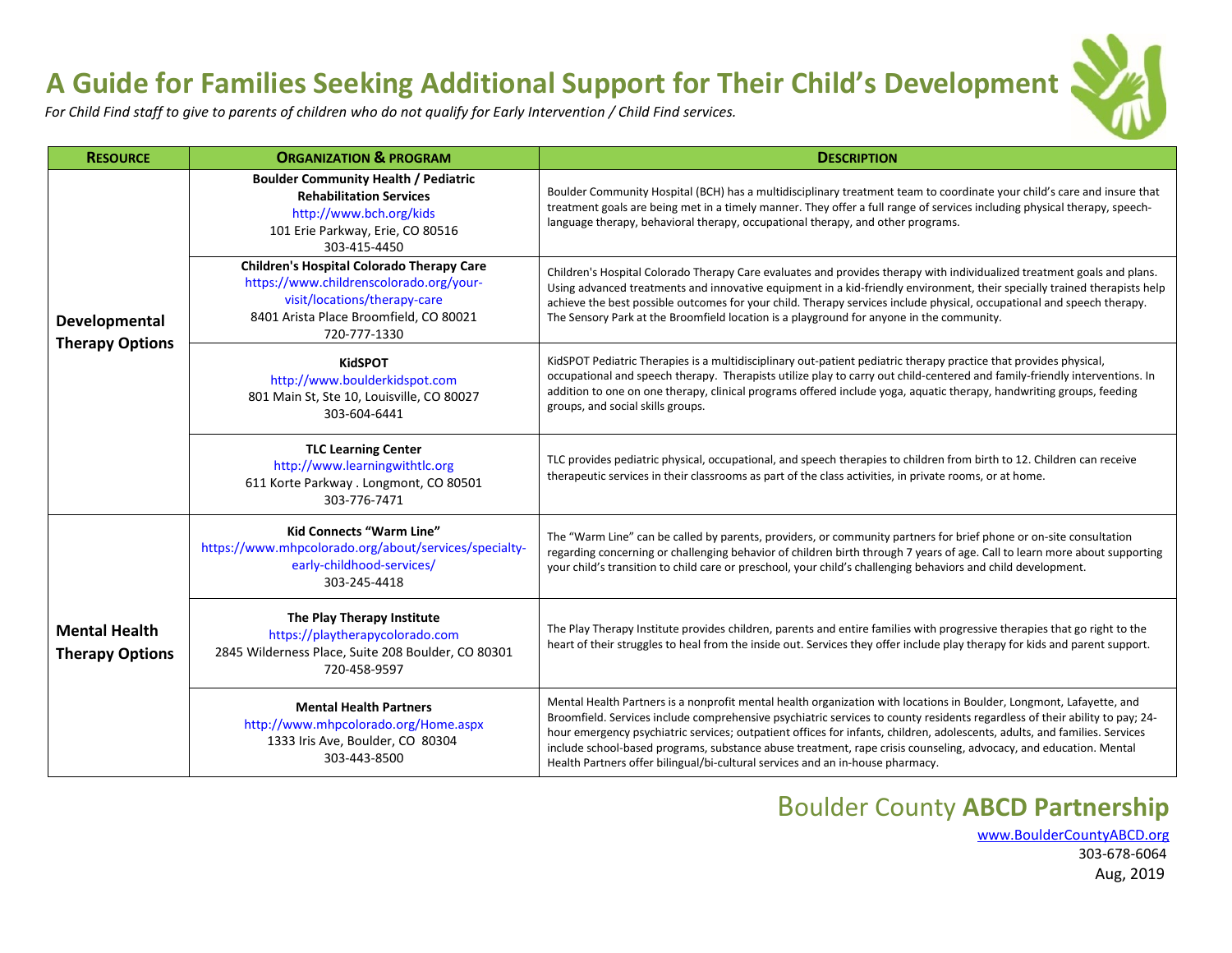| <b>RESOURCE</b>                                                   | <b>ORGANIZATION &amp; PROGRAM</b>                                                                                                       | <b>DESCRIPTION</b>                                                                                                                                                                                                                                                                                                                                                                                                                                                                                                                                              |  |  |  |  |  |  |
|-------------------------------------------------------------------|-----------------------------------------------------------------------------------------------------------------------------------------|-----------------------------------------------------------------------------------------------------------------------------------------------------------------------------------------------------------------------------------------------------------------------------------------------------------------------------------------------------------------------------------------------------------------------------------------------------------------------------------------------------------------------------------------------------------------|--|--|--|--|--|--|
|                                                                   | <b>CDC Parents</b><br>http://www.cdc.gov/parents<br>1-800-232-4636                                                                      | Guides parents and their children in leading a healthier life by providing helpful advice, resources, videos, interactive<br>activities, and more.                                                                                                                                                                                                                                                                                                                                                                                                              |  |  |  |  |  |  |
| Information<br>about Early<br>Childhood<br><b>Development</b>     | <b>Center on the Social and Emotional Foundation for</b><br><b>Early Learning</b><br>http://csefel.vanderbilt.edu/resources/family.html | The Center on the Social and Emotional Foundations for Early Learning (CSEFEL) is a national resource center for<br>disseminating research and evidence-based practices to early childhood programs across the country. CSEFEL is focused on<br>promoting the social emotional development and school readiness of young children birth to age 5. To support this goal,<br>they have developed a conceptual model of evidence-based practices for promoting young children's social emotional<br>competence and preventing and addressing challenging behavior. |  |  |  |  |  |  |
|                                                                   | Center on the Developing Child at Harvard University<br>http://developingchild.harvard.edu/resources<br>617-496-0578                    | Provides educational videos, presentations and reports on the importance of early childhood development, brain<br>development, coping with early adversity, mental health and more. Dedicated to helping parents succeed and to building a<br>more promising future for young children and families. Part of the resource is translated into Spanish and Portuguese.                                                                                                                                                                                            |  |  |  |  |  |  |
|                                                                   | <b>Healthy Children</b><br>http://www.healthychildren.org<br>847/434-4000                                                               | An award-winning website developed by American Academy of Pediatrics (AAP) for parents, committed to the attainment<br>of optimal physical, mental, and social health and well-being for all children. This site has thousands of articles in English<br>and Spanish on children's health and safety as well as interactive tools like symptom checker, ask the pediatrician, and find<br>a pediatrician service.                                                                                                                                               |  |  |  |  |  |  |
|                                                                   | <b>PBS Parents</b><br>http://www.pbs.org/parents/child-development                                                                      | Provides parents insights on the age-by-age stages of growth for children.                                                                                                                                                                                                                                                                                                                                                                                                                                                                                      |  |  |  |  |  |  |
|                                                                   | Vroom<br>http://www.joinvroom.org                                                                                                       | Provides parents and caregivers with ways to boost early learning.                                                                                                                                                                                                                                                                                                                                                                                                                                                                                              |  |  |  |  |  |  |
|                                                                   | Zero-to-Three<br>https://www.zerotothree.org<br>202-638-1144                                                                            | Provides helpful resources and practical tools (e.g., Caregiver-Parent Communication Tool) to parents to ensure that all<br>infants and toddlers have a strong start in life. Founded by leading researchers and clinicians in diverse disciplines focused<br>on child development.                                                                                                                                                                                                                                                                             |  |  |  |  |  |  |
| <b>Quality Early</b><br>Learning &<br>Preschool<br><b>Options</b> | <b>CCCAP</b><br>http://www.coloradoofficeofearlychildhood.com/cccap-<br>parents<br>1575 Sherman ST, Denver, CO 80203<br>1-800-799-5876  | The Colorado Child Care Assistance Program (CCCAP) helps low-income families that are homeless, working, searching for<br>work or in school to find child care assistance. Families that are enrolled in the Colorado Works Program can also use<br><b>CCCAP</b> services.                                                                                                                                                                                                                                                                                      |  |  |  |  |  |  |
|                                                                   | <b>Colorado Shines</b><br>http://coloradoshines.force.com/ColoradoShines<br>1575 Sherman ST, Denver, CO 80203<br>844-447-4441           | Colorado Shines is a quality rating and improvement system that monitors and supports early learning programs. Its<br>primary functions are to help participating child care programs and professionals improve their quality though assessment,<br>training and tools, and to connect Colorado families with quality child care. Families can use this site to search for quality<br>early learning and preschool options.                                                                                                                                     |  |  |  |  |  |  |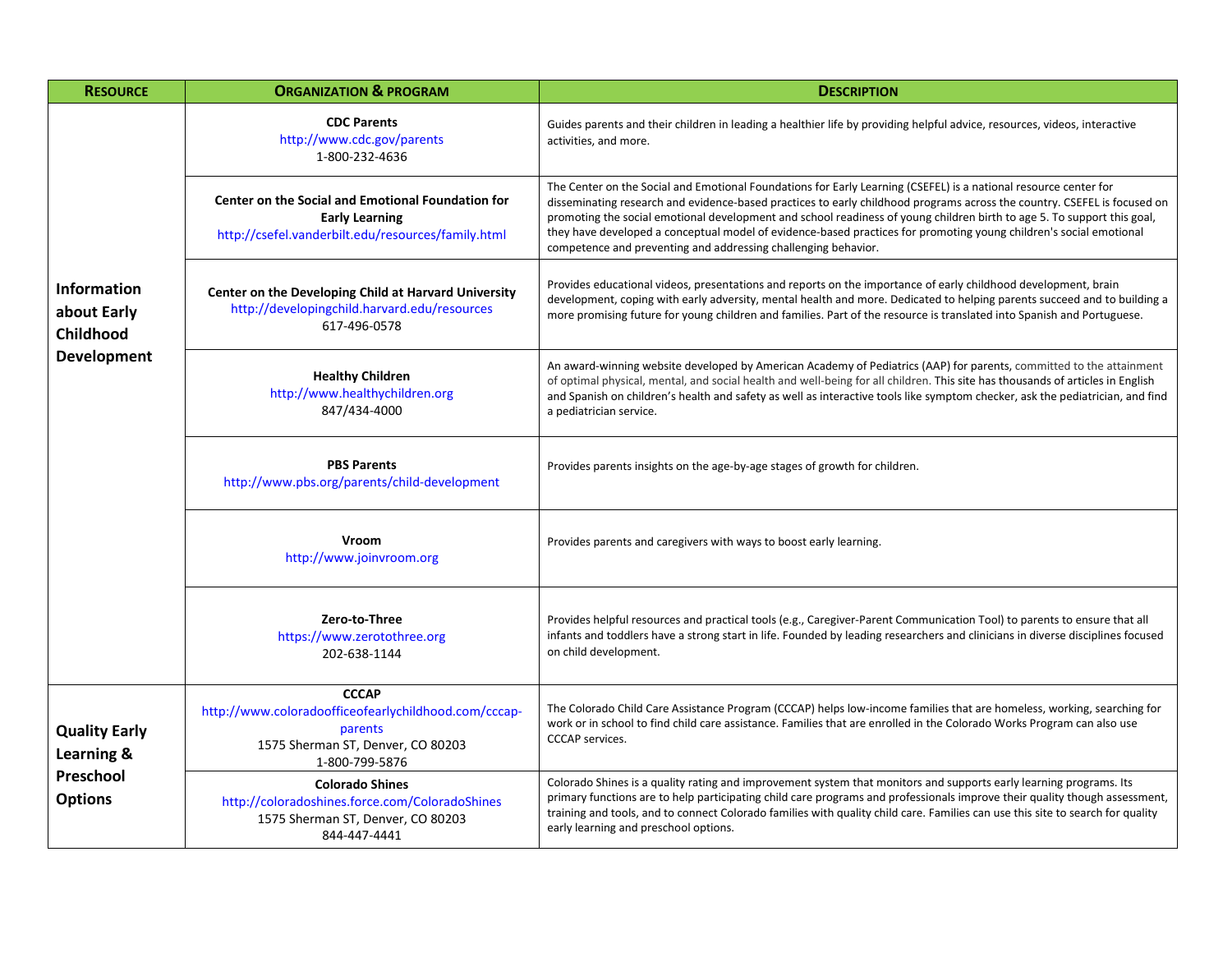## **A Guide for Families Seeking Additional Support for Their Child's Development**

| <b>PROGRAM</b>                                                                           | <b>DESCRIPTION</b>                                                                                                                                                                                                                                                                                                                                                                                                                                                                                                                                                                                                                                                                                                                                                                                                                                                                                                                                                                                                        | <b>PROVIDES:</b>  |                   |                 |                              |                           | <b>CONTACT INFORMATION</b>                                                                                                                                                                                                                                           |
|------------------------------------------------------------------------------------------|---------------------------------------------------------------------------------------------------------------------------------------------------------------------------------------------------------------------------------------------------------------------------------------------------------------------------------------------------------------------------------------------------------------------------------------------------------------------------------------------------------------------------------------------------------------------------------------------------------------------------------------------------------------------------------------------------------------------------------------------------------------------------------------------------------------------------------------------------------------------------------------------------------------------------------------------------------------------------------------------------------------------------|-------------------|-------------------|-----------------|------------------------------|---------------------------|----------------------------------------------------------------------------------------------------------------------------------------------------------------------------------------------------------------------------------------------------------------------|
|                                                                                          | Parenting Support: Parent education, classes, groups, referrals to community resources.<br>Family Activities: Fun things to do together that encourage learning.<br>Home Visitation: Information on child development and parenting. Services provided in the<br>family's home.<br>Social Emotional Services: Provide social and emotional services for individuals and<br>families.<br>Developmental Services: Support physical health and developmental services.                                                                                                                                                                                                                                                                                                                                                                                                                                                                                                                                                       | Parenting Support | Family Activities | Home Visitation | Social-Emotional<br>Services | Developmental<br>Services |                                                                                                                                                                                                                                                                      |
| <b>Association for Community</b><br>Living                                               | Information/referral/assistance: Help finding and accessing public services, human service<br>organizations, community resources and activities.<br>Education and Support: Group training and support for kids with Intellectual and<br>Developmental Disabilities, their families, educators, and the community at large geared<br>towards learning differences, diversity awareness, social skills/healthy relationships,<br>transition, etc.<br>Consultation: (could be one time or could be return visits for follow up)<br>Mentoring parents to advocate for their child's needs using a strengths-based approach,<br>including reviewing assessments, progress reports, Individualized Education Plans (IEPs),<br>providing information and clarification, discussing roles, and problem solving.<br>Direct Advocacy: (may include attendance at meetings)<br>Consulting with school/agency personnel, facilitating difficult conversations and resolving<br>differences, and assisting in the development of IEPs. |                   |                   |                 |                              |                           | 2770 Dagny Way Suite 202, Lafayette, CO 80026<br>Office: 303-527-0888<br>https://aclboulder.org                                                                                                                                                                      |
| <b>Child Find/Special</b><br><b>Education</b>                                            | Child Find is a process by which children suspected of having a need for special education<br>services (ages 3 to 21) are identified, evaluated and enrolled. Children not yet enrolled in<br>school access an evaluation through Child Find in their school district. Parents of children<br>already enrolled in public school initiate an evaluation through their child's teacher or<br>school system. Children who are found eligible after an evaluation can receive special<br>education with an Individualized Education Plan (IEP).                                                                                                                                                                                                                                                                                                                                                                                                                                                                               |                   |                   |                 |                              |                           | <b>Boulder Valley School District</b><br>6500 Arapahoe, Boulder, CO 80303<br>720-561-5078<br>www.bvsd.org/childfind<br>St. Vrain Valley School District<br>830 S Lincoln St, Longmont, CO 80501<br>303-772-6649<br>http://www.svvsd.org/about/departments/child-find |
| <b>Community Infant Program</b><br>(CIP)                                                 | In-home visits from a parent-infant psychotherapist and nurse who partner with families<br>around their specific needs, including learning skills for positive parenting, healthy nutrition<br>and feeding practices, communication skills between family members, addressing<br>depression, anxiety and past trauma, and reading baby's cues.                                                                                                                                                                                                                                                                                                                                                                                                                                                                                                                                                                                                                                                                            |                   |                   |                 |                              |                           | 3482 Broadway St. Boulder, CO 80304<br>303-661-0433<br>http://www.bouldercounty.org/family/pregnancy/pages/<br>cip.aspx                                                                                                                                              |
| <b>Emergency Family</b><br><b>Assistance Association</b><br>(EFAA)                       | Activities are focused on trauma management, social-emotional support, school readiness,<br>communication skills and life skills. Their children's program case manager works with<br>parents to provide resources regarding behavior, trauma and opportunities for long term<br>stability. Children are provided with a range of activities including focused activities,<br>experimental play and outdoor activities.                                                                                                                                                                                                                                                                                                                                                                                                                                                                                                                                                                                                   | ●                 | ●                 |                 |                              |                           | 1575 Yarmouth Ave, Boulder, CO 80304<br>303-442-3042<br>http://efaa.org                                                                                                                                                                                              |
| <b>Early Head Start</b>                                                                  | Weekly in-home visits from a teacher who uses an educational program that focuses on<br>building the child's skills and brain functioning. They help parents with goal setting, healthy<br>family functioning and connecting to community resources.                                                                                                                                                                                                                                                                                                                                                                                                                                                                                                                                                                                                                                                                                                                                                                      |                   |                   |                 |                              |                           | 82 21st Ave, Suite B, Longmont, CO 80501<br>303-776-8523<br>http://wildplumcenter.org                                                                                                                                                                                |
| <b>El Paso</b><br><b>(Engaged Latino Parents</b><br><b>Advancing School</b><br>Outcomes) | El Paso offers home visits to teach families developmental activities that they can do with<br>their children with the ultimate goal being school readiness. Parents are given the chance to<br>become leaders so they can go out into the community and teach other parents as well.<br>This free program is offered to families living in Boulder, Lafayette and Longmont.                                                                                                                                                                                                                                                                                                                                                                                                                                                                                                                                                                                                                                              |                   |                   |                 |                              |                           | 720-313-4432<br>http://www.commfound.org/our-impact/programs-<br>initiatives/school-readiness                                                                                                                                                                        |

303-678-6064